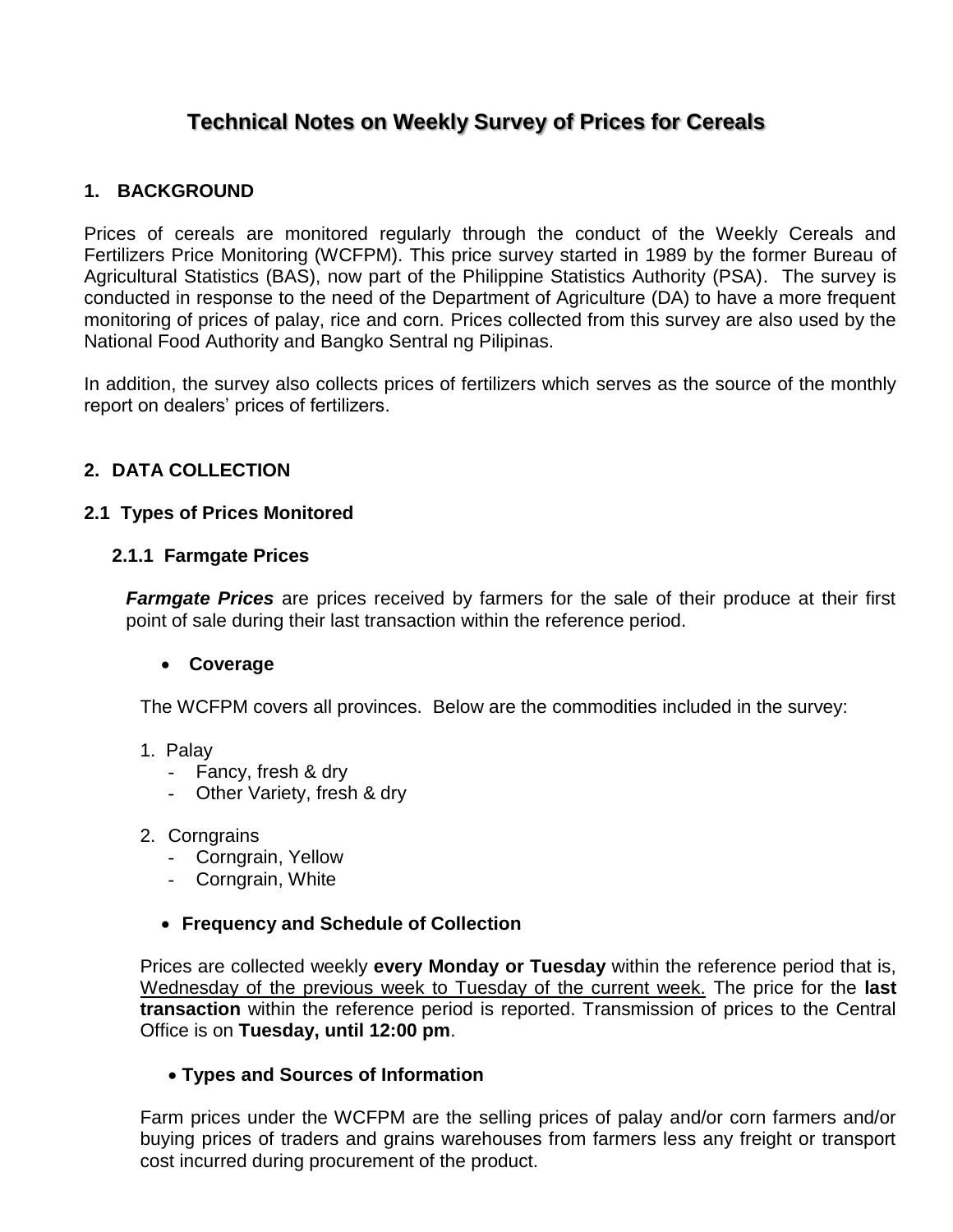The target sample respondents are farming households who sold their palay/corn and/or from traders and grains warehouses (with or without mills) who bought palay/corn from farmers during the reference period.

# **Number of Sample Respondents**

Samples are chosen purposively within the province. Respondents are at most 5 farming households, traders and/or grains warehouses for each type of cereal.

# **2.1.2 Wholesale Selling and Retail Selling Prices**

*Wholesale Selling Prices* **(WSP)** are prices at which traders or distributors sell their commodities to other distributors and to retailers.

*Retail Selling Prices* **(RSP)** on the other hand, are the prices at which retailers sell commodities to consumers.

### **Coverage**

The survey covers all provinces. The commodities included in the survey are the following:

- 1. Rice
	- Rice Special
	- Rice Premium
	- Well Milled Rice
	- Regular Milled Rice
- 2. Corngrain
	- Corngrain yellow
	- Corngrain white
- 3. Corngrits
	- Corngrits yellow
	- Corngrits white

#### **Schedule of Price Collection**

The WCFPM is conducted simultaneously with the wholesale and retail price surveys of selected agricultural commodities. Collection of prices vary from province to province and during peak trading day/hour or from 7:00 to 9:00 am.

# **Number of Sample Respondents**

For each province, a maximum of five (5) respondents per market per price type (wholesale selling/retail) are being interviewed. Five (5) sacks at wholesale and five (5) boxes at retail are considered for each respondent. Although the price collection form reflects a maximum of seven (7) boxes, this applies more to relatively large markets as in the case of the National Capital Region (NCR).